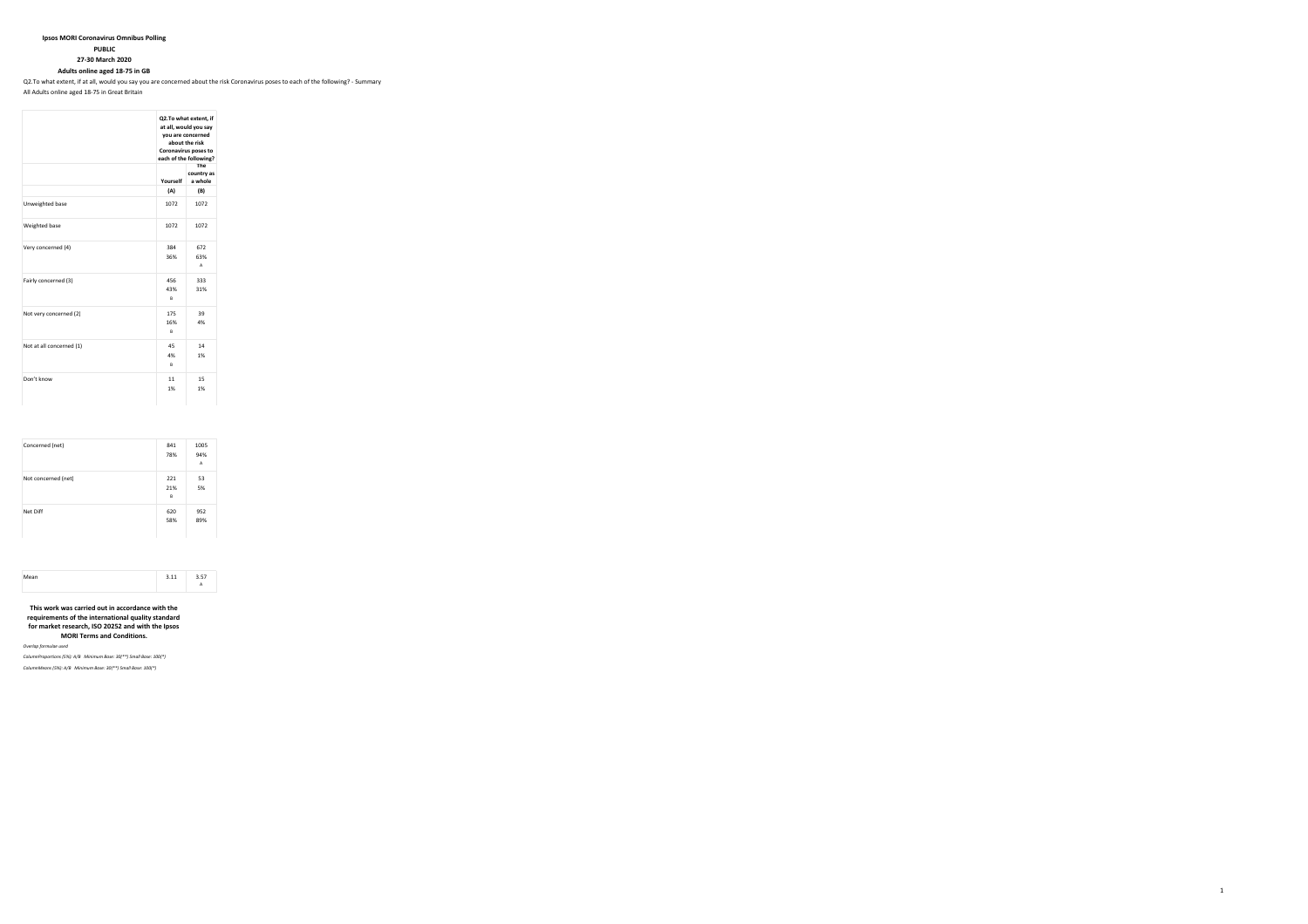## **Ipsos MORI Coronavirus Omnibus PollingPUBLIC 27-30 March 2020Adults online aged 18-75 in GB**

#### Q2.To what extent, if at all, would you say you are concerned about the risk Coronavirus poses to each of the following? - Yourself All Adults online aged 18-75 in Great Britain

|                          |            |                            |                        | Age                |                       |                          |                          |                         |            |                              |            |                      |            |            |                                           |            |                      |                       |               |                             |                                                  |                                    |            |                      |                 |                       |                                   | Pres of children HH |                             |                            |                       |                       |                                 |            | Referendum 2016 |                             |            |                                |                                |                                   |  |  |      |
|--------------------------|------------|----------------------------|------------------------|--------------------|-----------------------|--------------------------|--------------------------|-------------------------|------------|------------------------------|------------|----------------------|------------|------------|-------------------------------------------|------------|----------------------|-----------------------|---------------|-----------------------------|--------------------------------------------------|------------------------------------|------------|----------------------|-----------------|-----------------------|-----------------------------------|---------------------|-----------------------------|----------------------------|-----------------------|-----------------------|---------------------------------|------------|-----------------|-----------------------------|------------|--------------------------------|--------------------------------|-----------------------------------|--|--|------|
|                          |            |                            | Gender                 |                    |                       |                          |                          |                         |            |                              |            |                      |            |            |                                           |            |                      |                       | Social grade  |                             |                                                  |                                    |            | Region               |                 |                       | Urban/Rural                       |                     | <b>Married</b><br>Living as | <b>Marital Status</b>      | Widowed/<br>Divorced/ | At least<br>one child | (17 or under)<br>No<br>children |            | Education       | <b>Employment status</b>    |            |                                |                                | <b>General Election 2019 Vote</b> |  |  | vote |
|                          | Total      | Male                       | Female                 | 18-34              |                       | 55-75                    | 18-24                    | 25-34                   |            |                              | 55-64      | 65-75                | AF         | C1         | $^{c}$                                    |            |                      | Midlands              | South         |                             |                                                  |                                    | Urban      | Rural                | Married         | Single                | Separated                         |                     |                             | Graduate                   |                       | graduate Working      | workin                          |            | Labour          | <b>Democrats</b>            | Other      | Remain                         | Leave                          |                                   |  |  |      |
|                          | (A)        | (R)                        | (C)                    |                    |                       |                          | iGʻ                      |                         |            |                              |            |                      |            | (N)        |                                           |            |                      |                       |               |                             |                                                  |                                    | (w)        | (x)                  | (Y)             |                       |                                   | $\mathbf{f}$        |                             |                            |                       |                       |                                 |            |                 |                             |            |                                | (m)                            |                                   |  |  |      |
| Unweighted base          | 1072       | 521                        | 547                    | 352                | 395                   | 325                      | 151                      | 20                      |            |                              |            |                      |            | 387        | 105                                       | 222        | 26                   | 288                   | 248           |                             |                                                  |                                    | 882        | 100                  | 647             | 314                   | 111                               | 294                 | 778                         | A59                        | 613                   | 645                   | 427                             |            | 302             | $\alpha$                    | 131        | 456                            | 392                            |                                   |  |  |      |
| Weighted base            | 1072       | 529                        | 539                    | 332                | 392                   | 348                      | 128                      | 204                     | 188        | 204                          | 183        | 165                  | 287        | 316        | 229                                       | 240        | 254                  | 281                   | 244           | 150                         | 51                                               | 92                                 | 879        | 193                  | 659             | 307                   | 106                               | 298                 | 774                         | 348                        | 724                   | 681                   | 391                             | 320        | 296             | 90                          | 131        | 420                            | 430                            |                                   |  |  |      |
| Very concerned (4)       | 384<br>36% | 164<br>31%                 | 218<br>40%<br><b>R</b> | 110<br>33%<br>G    | 118<br>30%            | 156<br>45%<br>DEGI       | 27%                      | 37%                     | 32%        | 57<br>28%                    | 44%<br>EGJ | DEGU                 |            | 31%        | 42%                                       | 38%        | 114<br>45%<br>RS     | 30%                   | 81<br>33%     | 35%                         | 16<br>31%                                        | 38<br>41%                          | 312<br>35% | 73<br>38%            | 253<br>38%      | 94<br>31%             | 37<br>35%                         | 115<br>39%          | 270<br>35%                  | 109<br>31%                 | 275<br>38%            | 228<br>33%            | 157<br>40%                      | 121<br>38% | 114<br>38%      | 29<br>33%                   | 50<br>38%  | 148<br>35%                     | 172<br>40%                     |                                   |  |  |      |
| Fairly concerned (3)     | 456<br>43% | 231<br>44%                 | 224<br>41%             | 123<br>37%         | 192<br>49%<br>DGH     | 142<br>41%               | 49<br>38%                | 74<br>36%               | 82<br>43%  | 110<br>54%<br><b>DEFGHKL</b> | 74<br>41%  | 68<br>41%            | 124<br>43% | 148<br>47% | 83<br>36%<br>$\ddot{\phantom{1}}$         | 101<br>42% | 38%                  | 133<br>48%<br>$\circ$ | 116<br>48%    | 57<br>38%<br>$\cdot$        | 18<br>36%<br>$\sim$                              | 35<br>38%<br>$\sim$                | 366<br>42% | 91<br>47%            | 294<br>45%      | 115<br>38%            | 47<br>45%<br>$\ddot{\phantom{1}}$ | 115<br>39%          | 341<br>44%                  | 164<br>47%<br>$\mathbf{e}$ | 292<br>40%            | 303<br>45%            | 153<br>39%                      | 147<br>46% | 129<br>43%      | 40<br>44%                   | 54<br>41%  | 188<br>45%                     | 189<br>44%                     |                                   |  |  |      |
| Not very concerned (2)   | 175<br>16% | 97<br>18%                  | 78<br>15%              | 75<br>23%<br>FKL.  | 65<br>16%<br><b>F</b> |                          | 33<br>26%<br>EFJKL       | 42<br>20%<br><b>FKL</b> | 18%        | 30<br>15%                    | 18<br>10%  | 17<br>11%            | 54<br>19%  | 52<br>16%  | 37<br>16%                                 | 33<br>14%  | 35<br>14%            | 47<br>17%             | 32<br>13%     | 21%<br>$\cdot$              | 13<br>25%<br>$\ddot{\phantom{1}}$                | -17<br>18%<br>$\ddot{\phantom{1}}$ | 154<br>17% | 22<br>11%            | 13%             | 73<br>24%<br><b>V</b> | 16<br>16%<br>$\ddot{\phantom{1}}$ | 48<br>16%           | 127<br>16%                  | 62<br>18%                  | 114<br>16%            | 116<br>17%            | 60<br>15%                       | 40<br>12%  | 40<br>14%       | 18<br>20%                   | 23<br>17%  | 73<br>17%<br>$\mathbf{m}$      | 45<br>10%                      |                                   |  |  |      |
| Not at all concerned (1) | 45<br>4%   | 32<br>6%<br>$\mathsf{C}$   | 13<br>2%               | 18<br>6%<br>L      | 14<br>4%              | 12<br>4%<br>$\mathbf{L}$ | 11<br>9%<br><b>DEFJL</b> | 4%                      | 5%         | 3%                           | 6%<br>- 11 | 1%                   | 10<br>4%   | 16<br>5%   | 10<br>5%                                  | 4%         | 2%                   | 14<br>5%              | 14<br>6%<br>Q | 4%                          | 8%<br>$Q^*$                                      | 3%                                 | 38<br>4%   | 4%                   | 21<br>3%        | 21<br>7%              | 3%                                | 14<br>5%            | 31<br>4%                    | 11<br>3%                   | 35<br>5%              | 27<br>4%              | 18<br>5%                        | 11<br>3%   | - q<br>3%       | ર<br>3%                     | -5<br>4%   | 11<br>3%                       | 19<br>4%                       |                                   |  |  |      |
| Don't know               | 11<br>1%   | 1%                         | 1%                     | 2%                 | 1%                    | $\overline{2}$           | $\overline{1}$<br>1%     | 2%                      | 2%         |                              |            | $\overline{2}$<br>1% | $\sim$     | 1%         | 1%<br>$\bullet$                           | 2%<br>M.   | $\mathfrak{a}$<br>2% | 1%                    | $\sim$        | $\overline{a}$<br>2%        | $\sim$<br>$\ddot{\phantom{1}}$                   | $\ddot{\phantom{1}}$               | 9<br>1%    | $\overline{1}$<br>1% | 1%              | $\overline{4}$<br>1%  | $\overline{1}$<br>1%              | -5<br>2%            | - 6<br>1%                   | 1%                         | 1%                    | 1%                    | 1%                              | $\sim$     | 2%              |                             | $\sim$     | $\ddot{\phantom{1}}$<br>$\sim$ | $\overline{\phantom{0}}$<br>1% |                                   |  |  |      |
|                          |            |                            |                        |                    |                       |                          |                          |                         |            |                              |            |                      |            |            |                                           |            |                      |                       |               |                             |                                                  |                                    |            |                      |                 |                       |                                   |                     |                             |                            |                       |                       |                                 |            |                 |                             |            |                                |                                |                                   |  |  |      |
| Concerned (net)          | 841<br>78% | 395<br>75%                 | 442<br>82%<br>B        | 233<br>70%         | 79%<br>DG             | 86%<br>DEGHI             | 65%                      | 150<br>74%              | 142<br>76% | 168<br>82%<br>DG             | 84%<br>DGH | 87%<br>DEGHI         | 222<br>77% | 78%        | 79%                                       | 80%        | 83%<br>$\mathbf{H}$  | 77%                   | 81%           | 73%<br>$\cdot$              | 66%<br>$\ddot{\phantom{1}}$                      | 79%<br>$\ddot{\phantom{1}}$        | 677<br>77% | 85%                  | 83%             | 68%                   | 80%<br>$Z^*$                      | 230<br>77%          | 79%                         | 273<br>79%                 | 56<br>78%             | 531<br>78%            | 310<br>79%                      | 268<br>84% | 243<br>82%      | 77%<br>$\ddot{\phantom{1}}$ | 104<br>79% | 336<br>80%                     | 362<br>84%                     |                                   |  |  |      |
| Not concerned (net)      | 221<br>21% | 129<br>24%<br>$\mathsf{C}$ | 91<br>17%              | 93<br>28%<br>EFJKL | 79<br>20%             | 14%                      | 35%<br>DEFUKL            | FL.                     | 43<br>23%  | 18%                          | 16%        | 12%                  | 22%        | 67<br>21%  | 47<br>21%                                 | 42<br>18%  | 15%                  | 22%                   | 19%           | 25%<br>$\ddot{\phantom{1}}$ | 17<br>34%<br>$\mathbb{Q}^*$                      | 19<br>21%<br>$\ddot{\phantom{1}}$  | 192<br>22% | 15%                  | 16%             | 31%<br>Ya             | 20<br>19%                         | 63<br>21%           | 158<br>20%                  | 72<br>21%                  | 148<br>20%            | 143<br>21%            | 78<br>20%                       | 16%        | 49<br>16%       | 21<br>23%                   | 28<br>21%  | 84<br>20%                      | 64<br>15%                      |                                   |  |  |      |
| Net Diff                 | 620<br>58% | 266<br>50%                 | 350<br>65%             | 139<br>42%         | 231<br>59%            | 250<br>72%               | 39<br>30%                | 49%                     | 53%        | 65%                          | 68%        | 76%                  | 55%        | 178<br>56% | 133<br>58%                                | 150<br>63% | 67%                  | 155<br>55%            | 151<br>62%    | 48%                         | -17<br>33%                                       | 53<br>58%                          | 485<br>55% | 70%                  | 67%             | 38%                   | 61%                               | 168<br>56%          | 453<br>58%                  | 201<br>58%                 | 58%                   | 38\$<br>57%           | 232<br>59%                      | 68%        | 65%             | 53%                         | 58%        | 252<br>60%                     | 297<br>69%                     |                                   |  |  |      |
|                          |            |                            |                        |                    |                       |                          |                          |                         |            |                              |            |                      |            |            |                                           |            |                      |                       |               |                             |                                                  |                                    |            |                      |                 |                       |                                   |                     |                             |                            |                       |                       |                                 |            |                 |                             |            |                                |                                |                                   |  |  |      |
| Mean                     |            | 3.11 3.01                  | 3.21                   | 2.99               | 3.06<br><b>B</b> G G  | 3.28<br>DEGU             | 2.83                     | 3.10<br>G               | 3.05       | 3.08<br>G                    | 3.22<br>DG | 3.34<br>DEGHIJ       | 3.08       | 3.05       | 3.17<br><b>Contract Contract Contract</b> | 3.17       | 3.29<br><b>RSTU</b>  | 3.03                  | 3.08          | 3.06                        | 2.89<br>the contract of the contract of the con- | 3.17                               | 3.09       | 3.19                 | 3.19<br>$Z = 1$ | 2.93                  | 3.13<br>$\sim$ $\sim$             | 3.13                | 3.11                        | 3.07                       | 3.13                  | 3.09                  | 3.16                            | 3.18       | 3.19            | 3.06<br>$\rightarrow$       | 3.13       | 3.13                           | 3.21                           |                                   |  |  |      |

**This work was carried out in accordance with the requirements of the international quality standard for market research, ISO 20252 and with the Ipsos MORI Terms and Conditions.**

*Overlap formulae used*

 *ColumnProportions (5%): A,B/C,D/E/F/G/H/I/J/K/L,M/N/O/P,Q/R/S/T/U/V,W/X,Y/Z/a,b/c,d/e,f/g,h/i/j/k,l/m Minimum Base: 30(\*\*) Small Base: 100(\*) ColumnMeans (5%): A,B/C,D/E/F/G/H/I/J/K/L,M/N/O/P,Q/R/S/T/U/V,W/X,Y/Z/a,b/c,d/e,f/g,h/i/j/k,l/m Minimum Base: 30(\*\*) Small Base: 100(\*)*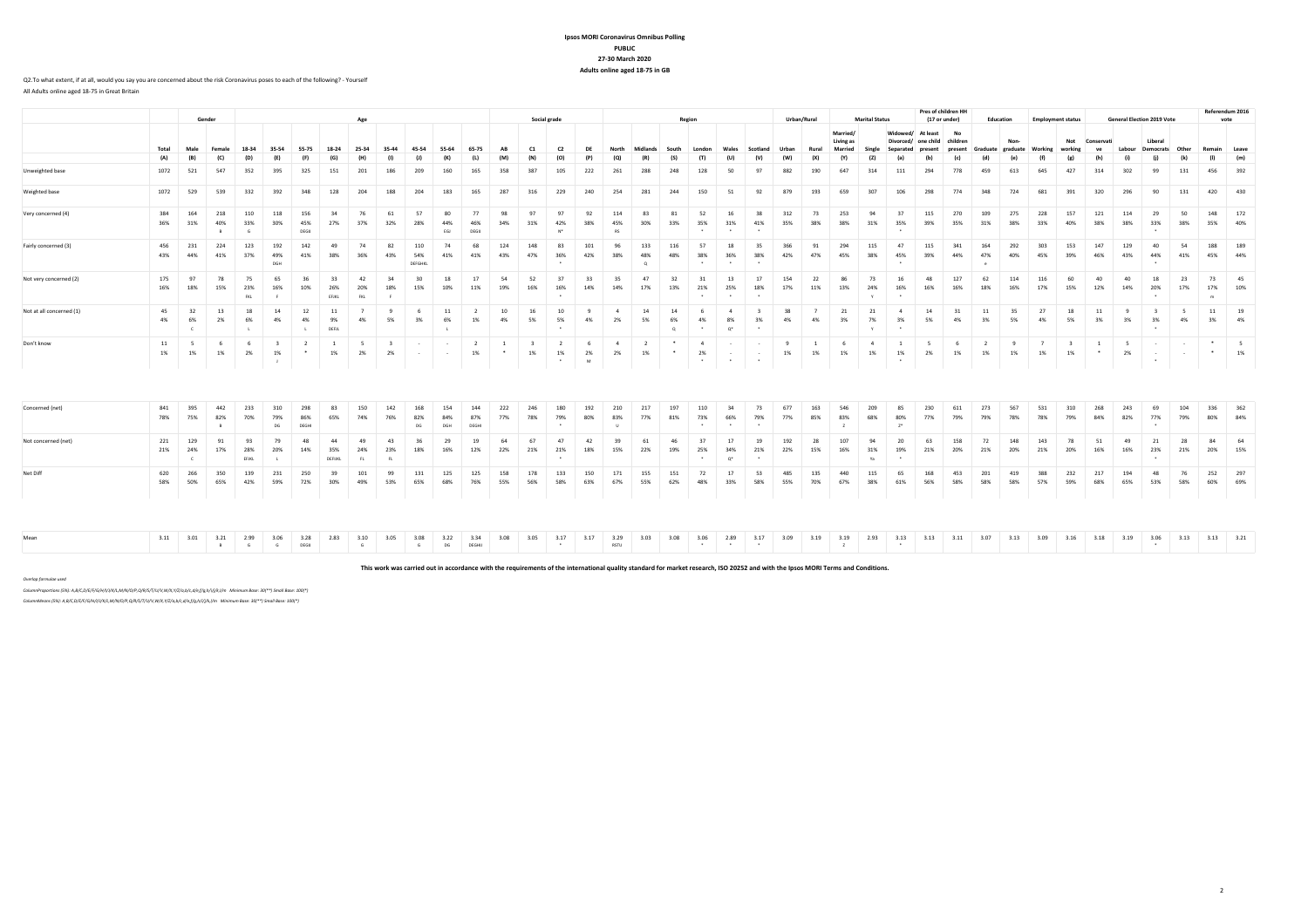## **Ipsos MORI Coronavirus Omnibus PollingPUBLIC 27-30 March 2020Adults online aged 18-75 in GB**

**Pres of children HH** 

### Q2.To what extent, if at all, would you say you are concerned about the risk Coronavirus poses to each of the following? - The country as a wholeAll Adults online aged 18-75 in Great Britain

|                          |             |                            | Gender                 |                    |                               |                               | Age                     |                         |                         |                            |                         |                      |                                        |                      | Social grade                      |                                |                      |                           |                    | Regio                |                                                                                                                                                                                                                                         |                             |            | Urban/Rural          |                                 | <b>Marital Status</b>     |                      |                                                     | (17 or under)  |                             | <b>Education</b> | <b>Employment status</b> |                |            |                    | <b>General Election 2019 Vote</b>           |                      |                  | <b>NEIEIEINUIII 4945</b><br>vote |
|--------------------------|-------------|----------------------------|------------------------|--------------------|-------------------------------|-------------------------------|-------------------------|-------------------------|-------------------------|----------------------------|-------------------------|----------------------|----------------------------------------|----------------------|-----------------------------------|--------------------------------|----------------------|---------------------------|--------------------|----------------------|-----------------------------------------------------------------------------------------------------------------------------------------------------------------------------------------------------------------------------------------|-----------------------------|------------|----------------------|---------------------------------|---------------------------|----------------------|-----------------------------------------------------|----------------|-----------------------------|------------------|--------------------------|----------------|------------|--------------------|---------------------------------------------|----------------------|------------------|----------------------------------|
|                          | Total       | Male                       | Female                 | 18-34              | 35-54                         | 55-75                         | 18-24                   | 25-34                   |                         | 45-54                      | 55-64                   | 65-7                 | AR                                     | C1                   | $^{c}$                            |                                |                      | Midlands                  | South              | London               |                                                                                                                                                                                                                                         | Scotland                    | Urban      | Rural                | Married<br>Living as<br>Married |                           | Senarated            | At least<br>Divorced/ one child children<br>nrocont | No.<br>nrecent | Graduate                    | Non-<br>graduate | Working                  | Not<br>working | Conservati | Labour             | Liberal<br><b>Democrats</b>                 | Other                | Remain           | Leave                            |
|                          | (A)         | (B)                        | (C)                    | (D)                | (F)                           | Œ                             | (G)                     |                         |                         |                            |                         |                      |                                        | (N)                  |                                   |                                |                      |                           |                    |                      | (U)                                                                                                                                                                                                                                     | (V)                         |            | (X)                  |                                 |                           |                      |                                                     |                |                             |                  |                          |                |            |                    |                                             |                      |                  | (m)                              |
| Unweighted base          | 1072        | 521                        | 547                    | 352                | 395                           | 325                           | 151                     | $20^{\circ}$            |                         |                            | 160                     |                      |                                        | 38'                  | 10'                               | 222                            |                      | 288                       | 248                |                      | 50                                                                                                                                                                                                                                      |                             | 882        | 190                  | 647                             |                           | 111                  | 294                                                 | 778            | 459                         | 613              | 645                      | 427            |            | 302                | 99                                          | 131                  | 456              | 392                              |
| Weighted base            |             | 1072 529                   | 539                    | 332                | 392                           | 348                           | 128                     | 204                     | 188                     | 204                        | 183                     | 165                  | 287                                    | 316                  | 229                               | 240                            | 254                  | 281                       | 244                | 150                  | 51                                                                                                                                                                                                                                      | 92                          | 879        | 193                  | 659                             | 307                       | 106                  | 298                                                 | 774            | 348                         | 724              | 681                      | 391            | 320        | 296                | 90                                          | 131                  | 420              | 430                              |
| Very concerned (4)       | 672<br>63%  | 293<br>55%                 | 377<br>70%<br>B        | 177<br>53%         | 227<br>58%                    | 268<br>77%<br>DEGHIJ          | 66<br>51%               | 111<br>54%              | 116<br>62%              | 111<br>54%                 | 142<br>78%<br>DEGHIJ    | 126<br>76%<br>DEGHIJ | 184<br>64%                             | 190<br>60%           | 158<br>69%                        | 141<br>59%                     | 170<br>67%           | 174<br>62%                | 150<br>61%         | 85<br>57%<br>$\cdot$ | 31<br>61%<br>$\sim$                                                                                                                                                                                                                     | 62<br>68%<br>$\overline{a}$ | 543<br>62% | 129<br>67%           | 447<br>68%                      | 157<br>51%                | 68<br>64%            | 179<br>60%                                          | 493<br>64%     | 225<br>65%                  | 447<br>62%       | 409<br>60%               | 67%            | 190<br>59% | 205<br>69%<br>h    | 73%<br>$h^*$                                | 82<br>62%            | 285<br>68%       | 269<br>63%                       |
| Fairly concerned (3)     | 333<br>31%  | 191<br>36%<br>$\mathsf{C}$ | 140<br>26%             | 120<br>36%<br>FKL. | 146<br>37%<br><b>FKL</b>      | 67<br>19%                     | 51<br>40%<br><b>FKL</b> | 69<br>34%<br><b>FKL</b> | 65<br>35%<br><b>FKL</b> | 81<br>40%<br>FKL           | 19%                     | 32<br>20%            | 30%                                    | 102<br>32%           | 64<br>28%                         | 81<br>34%                      | 72<br>28%            | 92<br>33%                 | 81<br>33%          | 51<br>34%            | 13<br>25%<br>$\ddot{\phantom{1}}$                                                                                                                                                                                                       | 25<br>27%<br>$\sim$         | 278<br>32% | 55<br>28%            | 176<br>27%                      | 123<br>40%<br><b>V</b>    | 33<br>32%            | 93<br>31%                                           | 240<br>31%     | 108<br>31%                  | 225<br>31%       | 221<br>33%               | 111<br>28%     | 113<br>35% | 80<br>27%          | 19<br>21%                                   | 43<br>33%            | 115<br>27% 33%   | 140                              |
| Not very concerned (2)   | 39<br>4%    | 25<br>5%                   | 13<br>2%               | 6%<br>FK.          | 13<br>3%                      | 1%                            | 4%<br>$\kappa$          | 7%<br><b>FK</b>         | 2%                      | 5%<br><b>FK</b>            |                         | 3%                   | $\circ$                                | 13<br>4%<br>$\Omega$ | $\bullet$                         | 12<br>5%<br>$\Omega$           | 3%                   | 12<br>4%                  | 2%                 | 5%                   | 10%<br>$S^*$                                                                                                                                                                                                                            | 3%                          | 4%         | 4%                   | 24<br>4%                        | 13<br>4%                  | 2%                   | 16<br>5%                                            | 23<br>3%       | 12<br>3%                    | 27<br>4%         | 29<br>4%                 | 2%             | 4%         | 3%                 | 4%                                          | 4%                   | 15<br>3%         | 10<br>2%                         |
| Not at all concerned (1) | 14<br>1%    | 11<br>2%                   | 1%                     | 2%                 | 1%                            | 1%                            | 3%<br>E                 | 1%                      | 1%                      | 1%                         | 2%                      |                      | 1%                                     | 1%                   | 3%                                | 1%                             | $\bullet$            | 1%                        | 3%<br>$\circ$      |                      | 2%<br>$\rightarrow$                                                                                                                                                                                                                     | 3%<br>$\ddot{\phantom{1}}$  | 14<br>2%   | $\sim$               | 1%                              | 2%                        | 1%                   | 1%                                                  | 11<br>1%       | $\overline{1}$<br>$\bullet$ | 13<br>2%         | 12<br>2%                 | 1%             | 1%         |                    | 2%                                          |                      | $\sim$<br>1%     | 5 <sub>5</sub><br>1%             |
| Don't know               | 15<br>1%    | 10<br>2%                   | 5<br>1%                | - 9<br>3%          | $\overline{\mathbf{3}}$<br>1% | $\overline{\mathbf{3}}$<br>1% | $\overline{2}$<br>2%    | $\overline{z}$<br>3%    | $\overline{2}$<br>1%    | -1<br>$\ddot{\phantom{1}}$ | $\overline{1}$<br>1%    | $\overline{2}$<br>1% | $\overline{1}$<br>$\ddot{\phantom{1}}$ | $\overline{7}$<br>2% | $\overline{2}$<br>1%<br>$\bullet$ | $\overline{\phantom{0}}$<br>2% | $\overline{4}$<br>2% | $\overline{1}$<br>$\cdot$ | $\mathbf{R}$<br>1% | - 6<br>4%<br>$R^*$   | $\mathbf{1}$<br>2%<br>$\sim$                                                                                                                                                                                                            | $\sim$                      | 12<br>1%   | $\overline{2}$<br>1% | 5<br>1%                         | - 8<br>3%<br>$\mathbf{v}$ | $\overline{2}$<br>2% | $\overline{7}$<br>2%                                | 8<br>1%        | $\overline{2}$<br>1%        | 13<br>2%         | -9<br>1%                 | - 5<br>1%      | 1%         | $\mathbf{R}$<br>1% | $\ddot{\phantom{1}}$                        | $\overline{2}$<br>1% | $\sim$<br>$\sim$ | 5 <sub>5</sub><br>1%             |
|                          |             |                            |                        |                    |                               |                               |                         |                         |                         |                            |                         |                      |                                        |                      |                                   |                                |                      |                           |                    |                      |                                                                                                                                                                                                                                         |                             |            |                      |                                 |                           |                      |                                                     |                |                             |                  |                          |                |            |                    |                                             |                      |                  |                                  |
| Concerned (net)          | 1005<br>94% | 484<br>91%                 | 517<br>96%<br>B        | 297<br>89%         | 374<br>95%<br>DH              | 335<br>96%<br>DGH             | 117<br>91%              | 180<br>88%              | 181<br>96%<br><b>DH</b> | 192<br>94%                 | 177<br>97%<br><b>DH</b> | 158<br>96%<br>DH     | 270<br>94%                             | 292<br>92%           | 221<br>97%                        | 221<br>92%                     | 241<br>95%           | 265<br>95%                | 231<br>95%         | 136<br>91%           | 44<br>86%                                                                                                                                                                                                                               | 87<br>94%                   | 821<br>93% | 184<br>95%           | 623<br>95%                      | 280<br>91%                | 102<br>96%           | 272<br>91%                                          | 733<br>95%     | 333<br>96%                  | 672<br>93%       | 631<br>93%               | 374<br>96%     | 303<br>95% | 285<br>96%         | 85<br>94%                                   | 125<br>95%           | 400<br>95%       | 410<br>95%                       |
| Not concerned (net)      | 53<br>5%    | 36<br>7%<br>$\epsilon$     | 17<br>3%               | 8%                 | 4%                            | 3%                            | 7%                      | 18<br>9%<br>EK          | 3%                      | 5%                         | 3%                      | 3%                   | 5%                                     | 17<br>5%             | 3%                                | 14<br>6%                       | 3%                   | 15<br>5%                  | 4%                 | 5%                   | 12%<br>$Q^*$                                                                                                                                                                                                                            | 6%                          | 46<br>5%   | 4%                   | 31<br>5%                        | 19<br>6%                  | 2%                   | 19<br>6%                                            | 4%             | 13<br>4%                    | 40<br>6%         | 41<br>6%                 | 3%             | 16<br>5%   | 3%                 | 6%                                          | 4%                   | 20<br>5%         | 15<br>4%                         |
| Net Diff                 | 952<br>89%  | 448<br>85%                 | 500<br>93%             | 270<br>81%         | 357<br>91%                    | 325<br>93%                    | 108<br>84%              | 162<br>79%              | 176<br>94%              | 181<br>89%                 | 172<br>94%              | 153<br>93%           | 255<br>89%                             | 275<br>87%           | 215<br>94%                        | 207<br>86%                     | 233<br>92%           | 251<br>89%                | 221<br>91%         | 128<br>85%           | 38<br>75%                                                                                                                                                                                                                               | 82<br>88%                   | 775<br>88% | 177<br>92%           | 592<br>90%                      | 260<br>85%                | 94%                  | 252<br>85%                                          | 700<br>90%     | 320<br>92%                  | 632<br>87%       | 589<br>87%               | 363<br>93%     | 287<br>90% | 276<br>93%         | 88%                                         | 120<br>91%           | 380<br>90%       | 395<br>92%                       |
| Mean                     |             | 3.57 3.47                  | 3.67<br>$\overline{B}$ | 3.44               | 3.54                          | 3.74<br>DEGHIJ                | 3.42                    | 3.46                    | 3.59<br>G               | 3.49                       | 3.74<br>DEGHJ           | 3.74<br>DEGHU        | 3.58                                   | 3.54                 | 3.64<br>$\rightarrow$             | 3.53                           | 3.64                 | 3.56                      | 3.55               | 3.53                 | 3.48<br>$\sim$ . The set of the set of the set of the set of the set of the set of the set of the set of the set of the set of the set of the set of the set of the set of the set of the set of the set of the set of the set of the s | 3.59                        | 3.56       | 3.64                 | 3.62<br>$\mathbb{Z}$            | 3.44                      | 3.63<br>$Z^*$        | 3.54                                                | 3.59           | 3.61                        | 3.55             | 3.53                     | 3.65<br>f      | 3.54       | 3.67               | 3.65<br>the state of the state of the state | 3.60                 |                  | 3.62 3.59                        |

**This work was carried out in accordance with the requirements of the international quality standard for market research, ISO 20252 and with the Ipsos MORI Terms and Conditions.**

*Overlap formulae used*

 *ColumnProportions (5%): A,B/C,D/E/F/G/H/I/J/K/L,M/N/O/P,Q/R/S/T/U/V,W/X,Y/Z/a,b/c,d/e,f/g,h/i/j/k,l/m Minimum Base: 30(\*\*) Small Base: 100(\*) ColumnMeans (5%): A,B/C,D/E/F/G/H/I/J/K/L,M/N/O/P,Q/R/S/T/U/V,W/X,Y/Z/a,b/c,d/e,f/g,h/i/j/k,l/m Minimum Base: 30(\*\*) Small Base: 100(\*)*

**Referendum 2016**